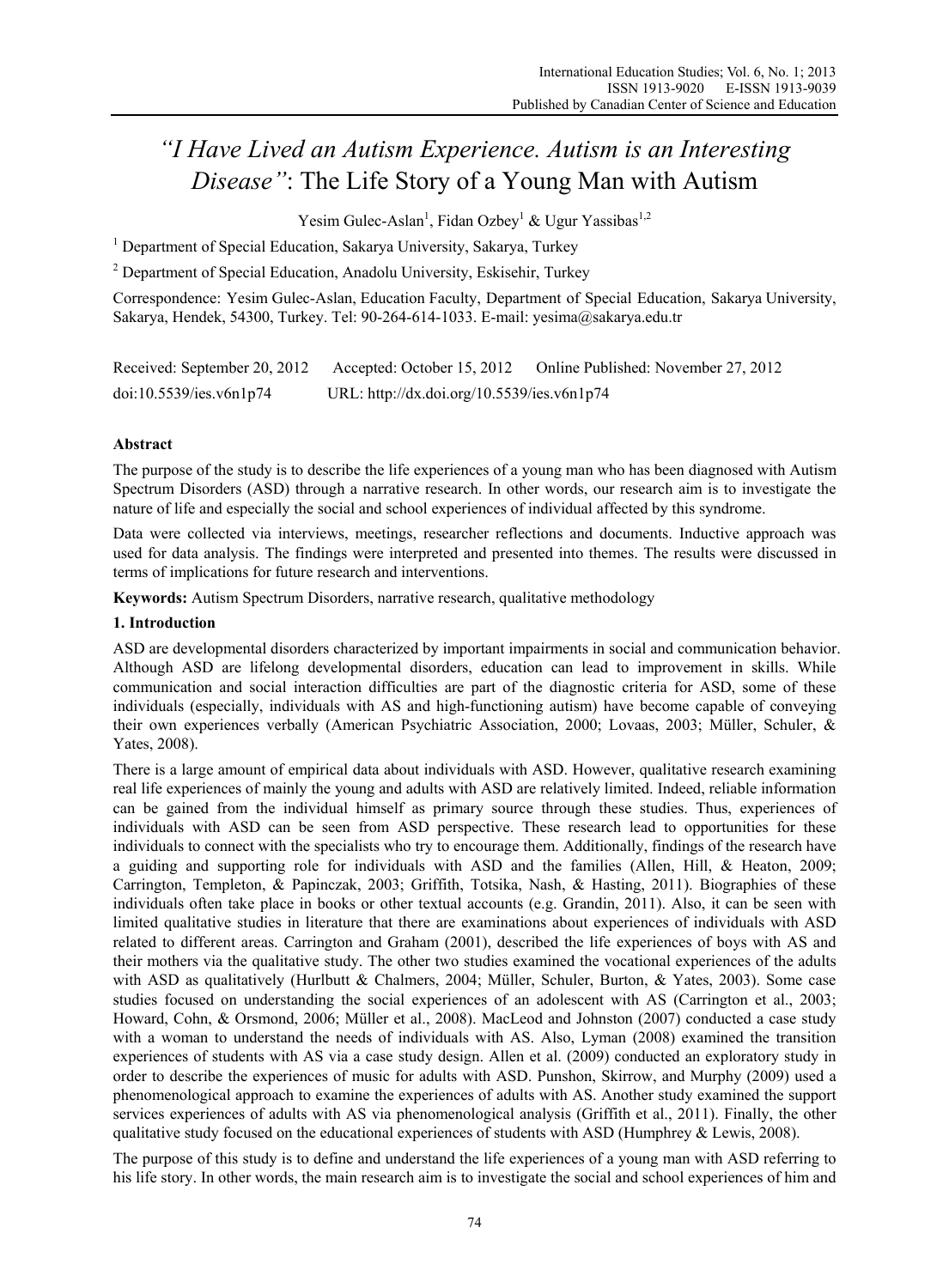to find out his perceptions about life. In accordance with this aim, the sub-questions of the study are listed as: (a) What are the effects of autism on a young man who has ASD?, (b) What are the social life experiences of a young man who has ASD?, (c) What are the school experiences of a young man who has ASD?, (d) What are the future plans of a young man who has ASD?

## **2. Method**

This is a qualitative study carried out by a "narrative research" in order to understand the life experiences of a person ASD in a chronological order. This research design focuses on describing the life stories of a single person. The researchers examine the experiences of an individual and discuss the meaning of those experiences. They focus on the person's stories as research data. For this reason, the role of literature has become of secondary importance while the information, based on experience of the person who is focus point, has been foreground. In the narrative research, after the problem is defined, the life story of the person is gained by data collection methods. After this stage, the data are examined and the life story of the person is rewritten. Following the restoring stage, data are coded and themes are created. Finally, the themes are organized to form a meaningful whole and the story of the person is presented as narrative report. (Brantlinger, Jimenez, Klingner, Pugach, & Richardson, 2005; Creswell, 2005; Savin-Baden & Van Niekerk, 2007).

## *2.1 Participants*

## 2.1.1 Kenan

Kenan was born in 1988. During the research process in 2011, he was enrolled in the fourth year of his engineering program. In January 2012, he graduated from the university and was studying for exams to be employed in state institutions.

Kenan's mother and father are divorced. Kenan who lives with his mother and brother rarely sees his father.

## 2.1.2 Diagnostic and Education Process

Kenan was diagnosed with "ASD/Autism", marked by high functionality, when he was three years and eight months old. The diagnosis was given by a psychiatrist at a university hospital. During the control session held six months after the diagnosis, another psychiatrist working together with the psychiatrist who gave the diagnosis confirmed the diagnosis. That psychiatrist is still following up Kenan. The mother explains her experiences about the diagnosis in the following extract: *"His doctor said that if he had not seen Kenan, not known his development story, and just known him recently, he would call the diagnosis as Aspergers disorder, but Kenan was absolutely autistic. The doctor stated that his condition was similar to Aspergers on appearance, but that was high-functioning autism in terms of diagnosis standards."* 

When we look at the process, we see that although the mother became aware of some differences in her child at an early period, the age when the diagnosis was given is three years and eight months. Some of the statements of the mother regarding the differences in the pre-diagnosis period to which she could not attach a meaning are as follows:

*"I always felt restlessness in me since I became pregnant of Kenan. There wasn't any logical explanation of it ... I had a healthy, sweet boy, but I always felt concerned that something would happen to him ... One thing about his infancy which called my attention was his excessive reaction to sounds ... Kenan began to act strangely. For example, he used to repel guests visiting us; he used to cry when he saw an unfamiliar person. ... When he reached three years old, he didn't talk but he sang …"* 

The mother started to think that her child had autism when she read an accidentally bought psychology book written by a psychiatrist who had made diagnosis. After she read the book, the diagnostic process began: *"… I came to a chapter toward the end of the book, with a title which I had never heard in my life: Autism. Should I tell that I started to read or that I began to collapse? I don't know. I read in tears; as though the words I read were exactly describing Kenan. The book said that the child acts as if he/she doesn't see or hear. Indeed, when we called his name, he didn't use to turn to us. The book said that he/she avoids eye contact … This was describing Kenan again ... He/she watches whirling toys like whirligig or he/she whirls the toys like spinning top. This was how Kenan played…"*

Following three months after the diagnosis, the mother fulfilled various educational activities at home with her own efforts since there was no specialist in their town. Some examples related to educational activities organized by the mother are demonstrated below:

*"… then it was clear that I needed to get over and do something. I made a plan. I had no trouble in talking with Kenan because I am normally a chatty person. But Kenan didn't like that. I was insisting on talking face to face*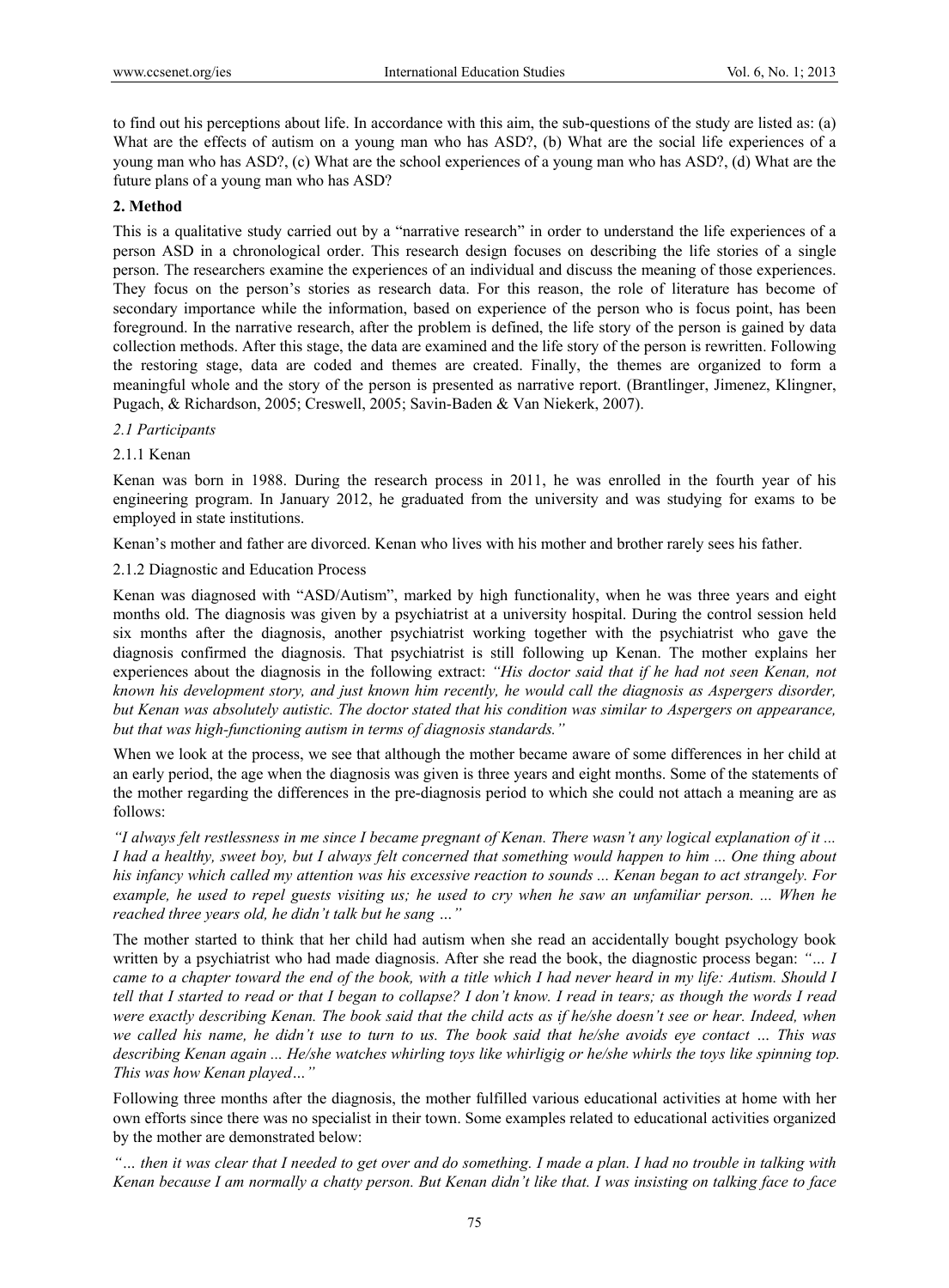*while he was hiding. I was not fed up! He was turning up the volume of the tape for getting rid of me so he was trying to demoralize me. I was silently pulling out the plug and talking again continually … While we were playing on the bed once, I lay back and lifted him with my legs. Kenan disappeared when I suddenly brought my*  legs together. I thought that he fell to the ground. He started to laugh. I again lifted him and continued 'Kenan *flies, Kenan falls'. We both liked the game. When I lifted him up, he was looking at my face and waiting excitedly for me to put him on the ground. Our first eye contact made a beginning with this game. What could I do more? I reminded that he loved music. I started to sing child songs … I sang a song again and again. One day I stopped the song in the middle. He tried to open my mouth but I said 'No, you can sing it!' He got angry and shouted. I started to sing again and stopped again. He shouted again. He was trying to pull the song from inside of my mouth with his hand … He realized that crying was not the solution. At last, I won the fight. I started singing and stopped. I thought that he was not going to sing. However, he was both turning back and running, and singing the rest of the song. Thus, the dialogues started …"* 

Following three months after the diagnosis, the doctor noticed positive changes in Kenan who was 3 years and 11 months old then. The doctor suggested getting education from a special education school. They went to the school for 15 days. However, due to the fact that the family lived in another city, a consultancy service was offered for mother to sustain the educational works at home. Unfortunately, the mother gave up training a couple of months later. She explains her reasons as follows: *"As I repeated endlessly 'Kenan look at me, Kenan give that to me', he got bored. The mother who was playing and jumping with him had gone; instead there was an unfunny mother who gave directions all the time. We were both bored with this situation. We didn't enjoy any more. I had even difficulty for putting him to the seat in mealtime. I thought he was just four years old. I was going to apply my own rules until he was five…".* 

Following six months after the diagnosis, psychiatrist suggested Kenan to go to kindergarten when he was 4 years 2 months old. During the same control, with suggestion of other psychiatrist, they started to work with a psychologist from an autism center in a university. They are still visiting the same psychologist for controls. The psychologist began to monitor development once a month and offered consultancy service for mother to provide education at home. In addition, Kenan attended a kindergarten located in their city when he was five. They experienced some troubles in this kindergarten. The mother expressed these as follows: *"The teacher distinctly neglected Kenan. He was complaining every time I went there. Kenan was either watching TV all the day or playing with toys on his own."* When he started to go to a new kindergarten, Kenan had important development in his speech. He gave answers to some questions such as 'Who is this?'. When he was 7, he went to a primary school. Despite some problems of enrollment process, Kenan started education. *"… one of the school authorities told me that he had graduated from psychology department and a child with autism could never go to school so I was supposed not to have a dream about this … I didn't give up and at last he started to go to the school and had a good teacher. Of course everything wasn't easy; we faced with many problems …"* 

After primary school, Kenan continued his secondary and high school.

It is seen that Kenan could not get systematic "special education". The mother provides education herself by using her own knowledge and educational consultancy. Data show that the mother carried out this education in highly creative and suitable ways.

## 2.1.3 Mother

She was born in 1963 and graduated from a high school. After working in private sector, she was retired.

## 2.1.4 Researchers

First researcher has a Ph.D. degree in the Program in Education of the Students with Intellectual Disabilities. Second researcher is a Ph.D. student in Program in Education of the Students with Intellectual Disabilities. They work as lecturer at Sakarya University. Third researcher is a 4<sup>th</sup> year undergraduate student in Special Education Department.

#### *2.2 Research Process and Data Collection*

The research process started in April 2011 and finished in December 2011.

The third researcher met Kenan through a friend and mentioned about this experience to the other researchers. Other researchers wanted to meet with Kenan. The third researcher stated that Kenan could share his experiences easily so they met Kenan. After the meeting, all the researchers thought that this experience was needed to be shared examining how the autism was seen from an inner perspective. Also, they wondered about the experiences of Kenan and how he perceived the world. In consequence of the literature review, qualitative research experiences of first two researchers and views of field experts, it was decided to carry out this study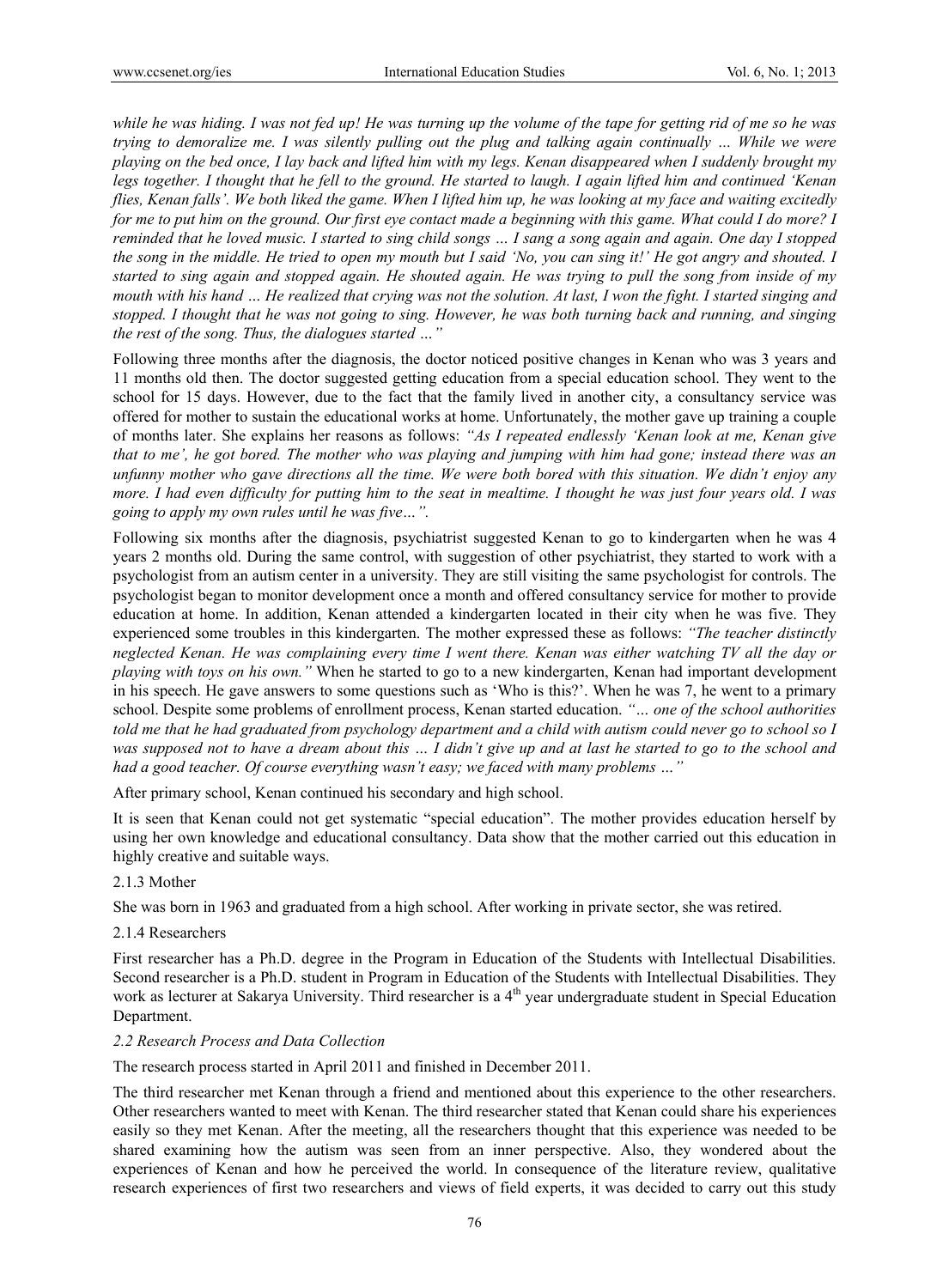with "narrative research design". In pursuit of this process, verbal and written permissions were obtained from Kenan and his mother and an agreement was signed as to be behaved in ethical manner. Kenan and his mother were very positive about this event and they remarked that they wanted people to hear their experiences. They showed no objection for sharing their experiences.

Accordingly, the research data were collected through the combination of various methods including interviews, meetings, researcher reflections and documents.

2.2.1 Interviews

The semi-structured interview, lasting four hours, was conducted with Kenan.

Interview questions were prepared by researchers with reference to literature review (Carrington et al., 2003; Carrington & Graham, 2001; Ozonoff & Rogers, 2003) and the practical experiences of first two researchers. The opinions of the experts were asked for determining the appropriateness of the questions and evaluating from the point of methodology.

The interview was conducted by the third researcher. Even though it is more suggestible that somebody outside of the research team interviews, researchers and experts who study in the area of ASD and qualitative research thought that Kenan could feel more comfortable when he had an interview with the third researcher who is a friend of Kenan.

Besides, the research questions were offered to Kenan two days before to make him feel relaxed and lessen his anxiety, on the basis of literature (Carrington et al., 2003) and the expert opinions.

Before the interview, "interview techniques" education was presented to the third researcher by the second researcher.

## 2.2.2 Interview with Mother

A semi-structured interview, lasting 53 minutes, with Kenan's mother was conducted by the second researcher. The questions were prepared by the first researcher with the approval of a field expert.

Tape recordings of both interviews were gained.

## 2.2.3 Meetings

In the research process, a meeting, lasting four hours, with the mother was held. Experiences of the mother were listened. In the meeting, notes were taken down instead of recording.

#### 2.2.4 Documents

The mother gave the researchers her 23 page document in which she wrote her experiences and feelings from pregnancy to then.

#### 2.2.5 Researcher Reflections

Researchers' documented informal conversations and self impressions were gathered during research.

#### *2.3 Data Analysis*

The data were analyzed via inductive approach. First of all, after the participant told a story in the interview, first researcher restored the participant's story. Then, the first researcher examined the data, coded them and composed themes. Finally, themes were organized in a meaningful context and narrative report of the individual story was presented by focusing on the direct references. During this process, researchers checked and validated the transcriptions and restored with the Kenan and his mother.

During data collection and analysis, some strategies were used to establish trusthworthisess: (a) triangulation of multiple sources of evidences, (b) member checking, (c) peer debriefing, (d) detailed description, (e) behaving according to ethical principles (Brantlinger et al., 2005).

## **3. Results and Discussions**

The findings are interpreted and presented into five themes: (1) who am I?, (2) autism story, (3) social experiences, (4) school experiences, (5) future plans. The study results about the themes are presented below.

## *3.1 "Who am I?"*

The findings related to Kenan's personality, his family and his view for life are pointed out below:

*"My name is Kenan. I was born in August 21, 1988. I am studying at the … Engineering Department ... I am a 4th year student. I usually wake up at 10 to 12 o'clock in the morning. I always eat my breakfast. Then I leave*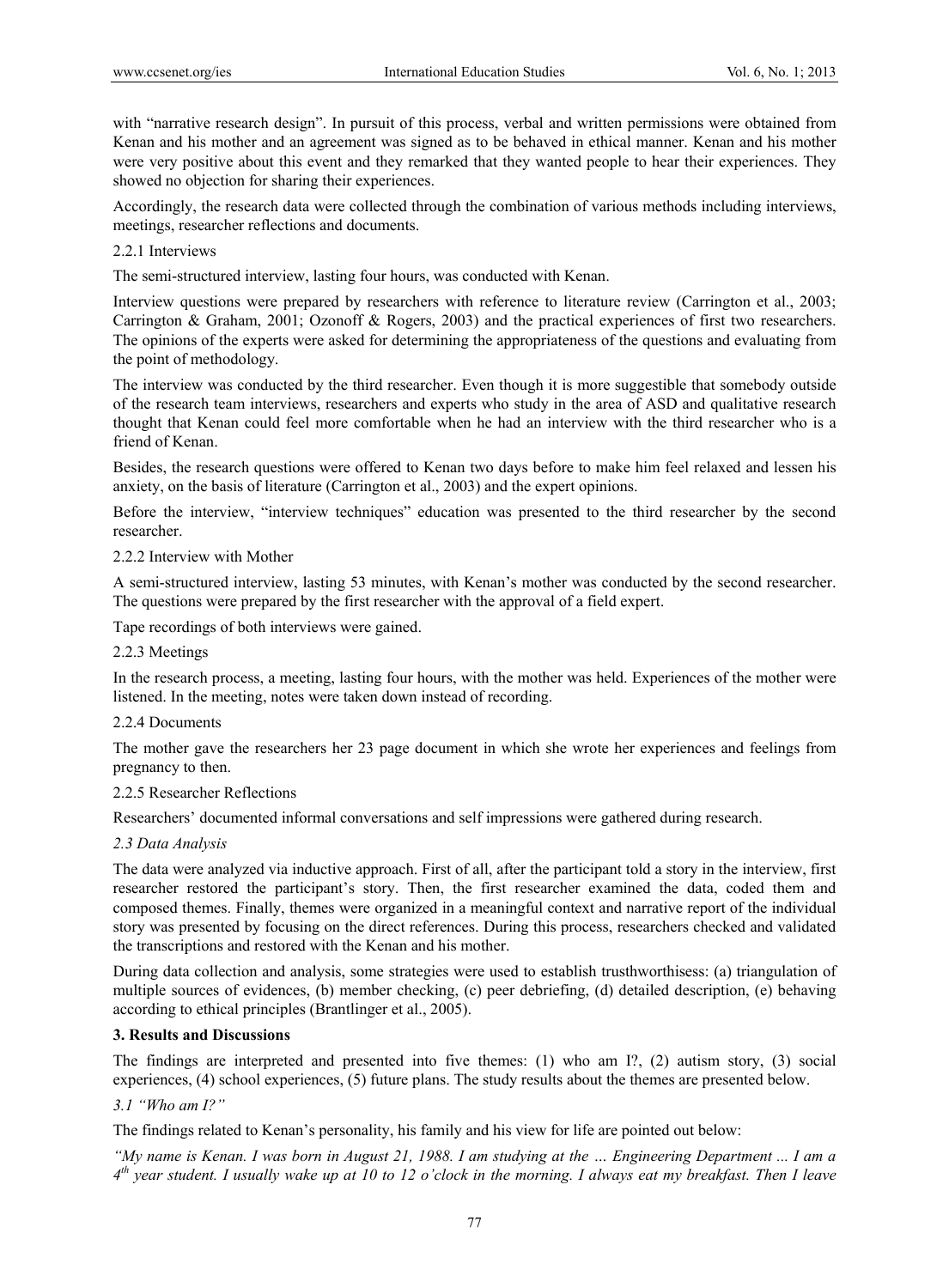*home. If I should go to school, I go to school. If my class is at a later hour or if I don't have class that day, I go to internship."* 

*"I have a family of three; mom, elder brother and me …What makes me happy is to do what has come to my mind immediately. It has been the same since my childhood … If there is something in my mind, let's say my*  intention is bad, I mean, it can be setting a trap or beating someone etc. My intention can be good or bad. I *mean, if it is in my mind, I do it. If I can't do it, for example, there are many things. For example, I prepare a plan for cheating at home and think all the possible ways beforehand … I immediately want to do what I thought. It was like this in high school, primary school or in my childhood. Actually there was always only one thing in my mind: to be successful. My obsession with success is so strong that when I fail, I feel that I don't exist. Also, I'm absolutely upset when I am treated unfairly. This unfair treat can be legal or illegal … I never forgive it in any way. It is valid for everyone, such as my parents, teachers, and friends …"* 

Examining the data, it is seen that explanations of Kenan are verified by his mother:

*"…he came from school. I wondered when he didn't come out of his room and I went near him. He was melting into tears. I asked what had happened. He was repeating that his teacher had beaten him. It was not possible. That teacher never beats any student. I called his teacher. I learned the real problem. He got three out of five in an exam. I was trying to explain Kenan that every student could get low grades but it was impossible to explain …", "In high school, when he got lower marks in tests for university exam, it was a matter of life and death and he was making us upset. Also, this ambition for success has helped him to have a good education."* 

*"… I believe that obstinate and ambitious character of Kenan has played an important role in his overcoming the disease. Failure is unacceptable to Kenan. He cannot cope with failure …"* 

Besides, the mother expresses Kenan's highly anxious character and cites in the following: *"He has anxious personality since he has difficulty in figuring out the situations and rules around him. He is extremely anxious and his drugs are for anxiety. He is aware that people do not understand him."* 

Also, the mother states that Kenan likes TV series obsessively.

Findings show that Kenan has some characteristics of individuals with ASD and high-functioning autism like dependence on routines, worrying easily and getting stressed, social difficulties and obsessions. Some of these difficulties can be handled with appropriate education, so it can be turned to an encouraging force in their life (Carrington & Graham, 2001; Munro, 2010; Reichow & Volkmar, 2010). As it can be seen in the explanations of his mother, the success obsession of Kenan and his ambitious personality, along with education, lead him to be more independent.

# *3.2 "Autism Story"*

To understand the standpoints of Kenan about autism and its effect on him, the autism story of Kenan can be seen below:

*"I had autism experience, but not at the age of childhood, it appeared and disappeared. It was my fate to enter that road. Yet it was a short road. Autism is an interesting disease. I first became aware of my difference when I*  was at primary school. I thought that I was very different. Difference has a consistent reason here, you know. *For example, the reason of being different in primary school is my ability to think from many aspects… But of course God helps those who suffer from that disease. I mean there are lots of disability types. Some people have no arms, some people have Down syndrome…. Autism has a symmetry symptom. We feel it instinctively and we know why we do that. I can give a better example, from a movie. You may know, because it is your area directly. I saw in 'Rain Man'. You can't gamble with these guys. If you gamble, you may have nothing left to lose, even billion dollars. Just the reason is that the intelligence of the man is perfect. He can do calculation of probabilities but there is a fact. If I did these calculations, I would leave school and live in Vegas. I would earn lots of money. In the movie, the man does everything that is impossible for us. For example, can you memorize the numbers in your phone book? We can't do even if we want …"* 

*"Autism had some effect on me. It left some troubles. I mean, it is a very troubling disease. It is like mathematical thinking ... There is music as well. My interest for musical instruments is because of this. I don't have any significant skills apart from these …. The trouble it caused to me was this: if you have just noticed, I mostly avoid looking at your face when I talk. But my avoidance is not intentional. I don't know its cause. When I try to make eye contact, it happens that, how can I put it, as if an arc was occurring in-between, as if an electrical jump was happening … It is not intentional. It is a kind of answer coming from an engineer. Arc is a reference here. You know what I mean. I can explain by drawing, maybe it helps you to understand, okay? ... I don't do this intentionally. To make eye contact is important. In the end, one of the things that will make you*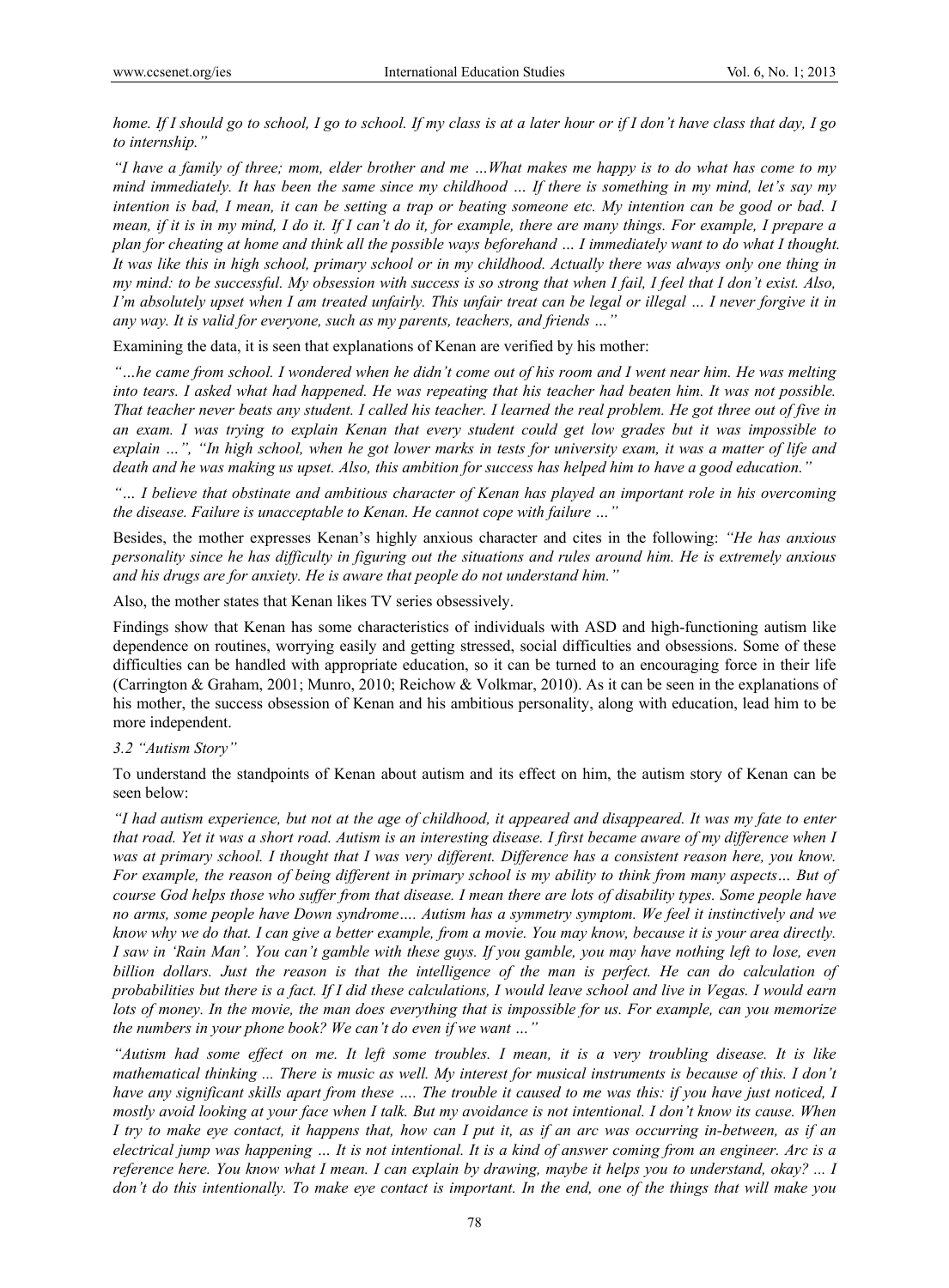*conspicuous in your relations with the other people is the eye contact. I forced myself a lot, I tried, and you know, I try to keep looking at someone for five or ten minutes, but meanwhile, if I attempt to talk, I utter foolishness. I utter nonsense. I construct something meaningful, logical in my mind, but when I begin to talk; I utter nonsense by looking at the eyes of the person before me. What I say would be irrelevant with the context. I guess there is nothing worse than this issue ..." "It is a big trouble that you cannot socialize. I got a number of disadvantages because of what I lived through in the past. When I went to another place for holiday, when my friends in the neighborhood were absent, in particular during high school period, I didn't have friends. You know, I don't come together with any person. It is limited with only family members. Socializing and coming together with friends were more difficult once, but these are not so difficult now. But, of course, you can't talk with every guy. I try to improve myself over the time. I even exert effort to do this. Or I believe I do. Also, I believe that people need to struggle for this issue. When they don't correct their mistakes, the mistakes have priority for them… Success was my biggest obsession. It is such a terrible obsession that without it I can't admit that I am living. Sometimes I ask myself what will happen when I am unsuccessful. In fact, I sometimes want to be unsuccessful …. But I worry about it. Nowadays, I behave in the mood like this; if I'm worried about an event, I tell myself 'come on, let myself be unsuccessful' …"* 

Some of the statements of the mother which support what Kenan said about the autism and contain illuminating information about his experiences notably in childhood are as follows:

*"… Another memory that I remember from those days is his overreaction to the meal. He used to eat nothing but only tarhana soup, apple and drink milk ...", "I told my mother that Kenan was a very cold child, that he had allergy against man. But now I feel shame for the unjustness I made to him.", "… sleepless nights started for Kenan. He was walking around at nights, and so was I … he started to color the walls with crayons of his brother. He used to color the wall one night all with blue, and another night all with orange. Next day, I cleaned all the walls. I can't remember how long it lasted. Once, I was very ill and I couldn't clean the walls. That night, he didn't sleep and didn't draw on the walls. Thus, I decided not to clean the walls. When the walls weren't cleaned during a week, he quitted his painting passion.", "He always wanted to wear the same clothes. When you dressed him differently, he threw it immediately. He was growing, so his feet were growing, but again he was insisting on wearing the small size shoes. In the end, I tackled the problem. I bought new shoes, put them a place where he could see. He became familiar with the new pairs a week later so he didn't reject wearing them."* 

*"… I wish you watch him when he walks on the street. He has weird attitudes. He talks to himself. He is not much aware of the people around him. He speaks in a monotone voice …"* 

Besides, the mother states that her son comprehends the idioms and uses them in an appropriate context; he can do some jokes; he has consistency in his speech and expresses himself verbally; develops the money concept and buys something by collecting money.

Presented in researcher reflections, some expressions like *" … he was so introvert in this meeting, he seemed to ignore how he was seen from outside during his communication with people and his talk to himself …", "He was sitting on the edge of the chair and playing with his hood strings with a sour face. When a mutual friend introduced us, we shook hands without an eye contact …"* advocates the autism story of Kenan.

To summarize, Kenan describes autism as a harsh and interesting disease that has various negative effects on him. He noticed that he has autism syndrome and was different from others in his childhood. Certain features of autism, as Kenan and his mother define, are verified by the literature (for example, social-communication difficulties, partly integration of individuals with ASD and high functioning to the social life, expressing themselves verbally, using different language forms or words, having grammar errors) (Chowdhury, 2009; Ozonoff & Rogers, 2003). In addition, he points out that he tries to cope with his some characteristics which make his life difficult, but he cannot fix some cases (e.g. eye contact), and also his life becomes worse as he urges to fix these. For this reason, it is very essential that different behaviors and obsessions of individuals with autism may have meaning for them, so instead of stopping these attitudes, these should be turned to acceptable attitudes or some limitations should be used. It is a fact that there should be no change of some attitudes which do not affect the performance for their life (Lovaas, 2003; Scheuermann & Webber, 2002). To define the provided supports for continuing their life in a functional and independent manner, it is important to regard the features and needs of individual and family. It is crucial to remark how the support makes their life easier (Lovaas, 2003; Reichow & Volkmar, 2010).

## *3.3 "Social Experiences"*

It was seen that Kenan's answers about his social life were highly limited. He could not give clear answers related to the problems particularly in his social life and about coping skills with these troubles. He frequently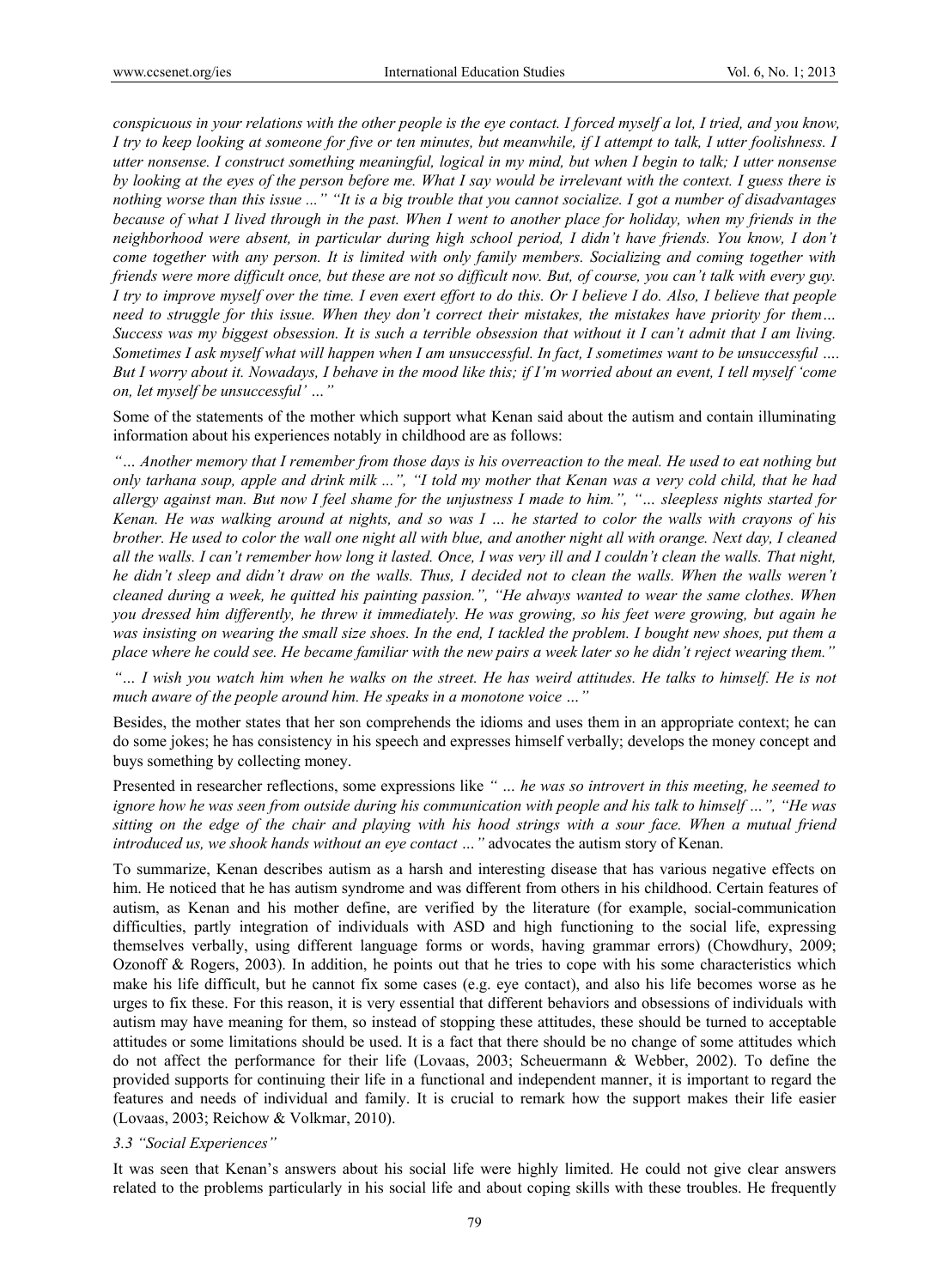changed the topic and strayed from the focus point. While he was talking about his school friend, his memories were actually about his success and the lessons instead of having social relationships. As he had mentioned before, this limitation can be the reason of "not socializing and having difficulties based on autism". Comparing the literature on autism, it doesn't seem as a surprising indication (Denning, 2007; MacLeod & Johnson, 2007; Wolfberg, 2003).

The statements of Kenan about his social experiences are presented below:

*"… It's a big trouble that you cannot be a social person … I mean I can't come together with anyone. The people you mostly come together are your family, that's all … In our childhood, we did lots of things with our two cousins….We have been very close since our childhood… Now, we see each other only once or twice a year. That was in my childhood…"* 

*"That the friends with whom I am in good terms and whom I love talk about the topic of the conversation only is one of the best qualities for me. I realized many different things in people whom I call friends … When the topic*  does not suit them, they stop talking about it. When they talk about what I like, what is interesting for me, it *makes me very happy. Let me put it this way: when I went to buy drums, I met with a girl. That evening, from 20.30 pm to 02.00 am, we talked about Pokémon only. She loved Pokémon, for sure …"* 

*"Of course, I have some problems with my friends. In primary school there was nothing like teasing. I was subjected to it, teasing, mostly in secondary school. You can't solve that problem; it is not a solvable issue …"* 

The data obtained from the mother support the difficulties in social life of Kenan:

*"He did not use to make eye contact ... He used to avoid playing kids …, "He didn't have many friends in high school, too. He doesn't have many friends now as well …"* 

As it is seen in the findings, social handicaps which individuals with ASD experience are present in Kenan. He has great difficulty in coping with them and he thinks he won't overcome it. At that point, it is essential to provide appropriate social skill training. These types of instruction help to lessen the hardships in the social area (Biggs, Simpson, & Gaus, 2010; Griffith et al., 2011; MacLeod & Johnson, 2007).

## *3.4 "School Experiences"*

School experiences of Kenan by his own words are shown below:

*"What I liked much during my school life -primary school, secondary school, high school and including university - is to be 'successful'. Of course, being successful is still an obsession for me. The hardest point in my entire school life was facing with dishonest people … It compels me… For example, a bald teacher has a problem with a student with hair, like me. It is a big problem for them, but not for me. Just because he is bald, he urges us to cut our hair. He can't stand seeing a man with hair. When you ask the reason why, he answers 'school rules'. He is raving some rules and says that the inspector may come. Actually, that is not his main intention, he doesn't mention about his real intention, being bald… I couldn't cope with these issues since I was so weak. Especially until high school, I was feeling so weak. I wanted my mom to cover my weaknesses. It is even worse than my nature… I'm trying legal ways for uneasy circumstances at university. For example, I was taking a course and its lecturer was so snappish, but also there was an alternative lecturer of the course. I took the course in different way and my petition was approved. After this achievement, I think that when I have certain demonstrations, I can do anything, never mind."* 

*"I was lucky about the teachers; what I mean by saying I was lucky is that if your teachers in the primary school are good, your life goes very well … If your teachers in the primary school are good, you know, you don't have much trouble about the life, in my opinion. Because, whatever you do, the things and values they have taught to you remain until the end of your life. With some university teachers I have good relationship, but there are some bad guys too and I try to do my best. I don't have any other word about teachers."* 

*"I can talk about my friends. I can't forget that we had a course called 'Probability'. We had a midterm exam and grades were announced. All grades were terrible… Ultimately, it was my turn. Friends asked whether I would check the grades …. I looked and saw the grade but my friends didn't want to see. It was 85. There was a disadvantage of it. They ran after me as I raise average grade. My fault was raising the average, get it …"* 

Looking through the mother's states related to school, it is seen that in spite of facing many challenges, they cope with them. As mentioned in previous sections, Kenan had encountered some problems in his first kindergarten but the problems were mostly surpassed in his new kindergarten. Likewise, he completed the primary school with a minimum number of problems thanks to the support of his teacher: "… *We were lucky that he had a very good teacher. The teacher always supported us and Kenan. By making Kenan's good qualities*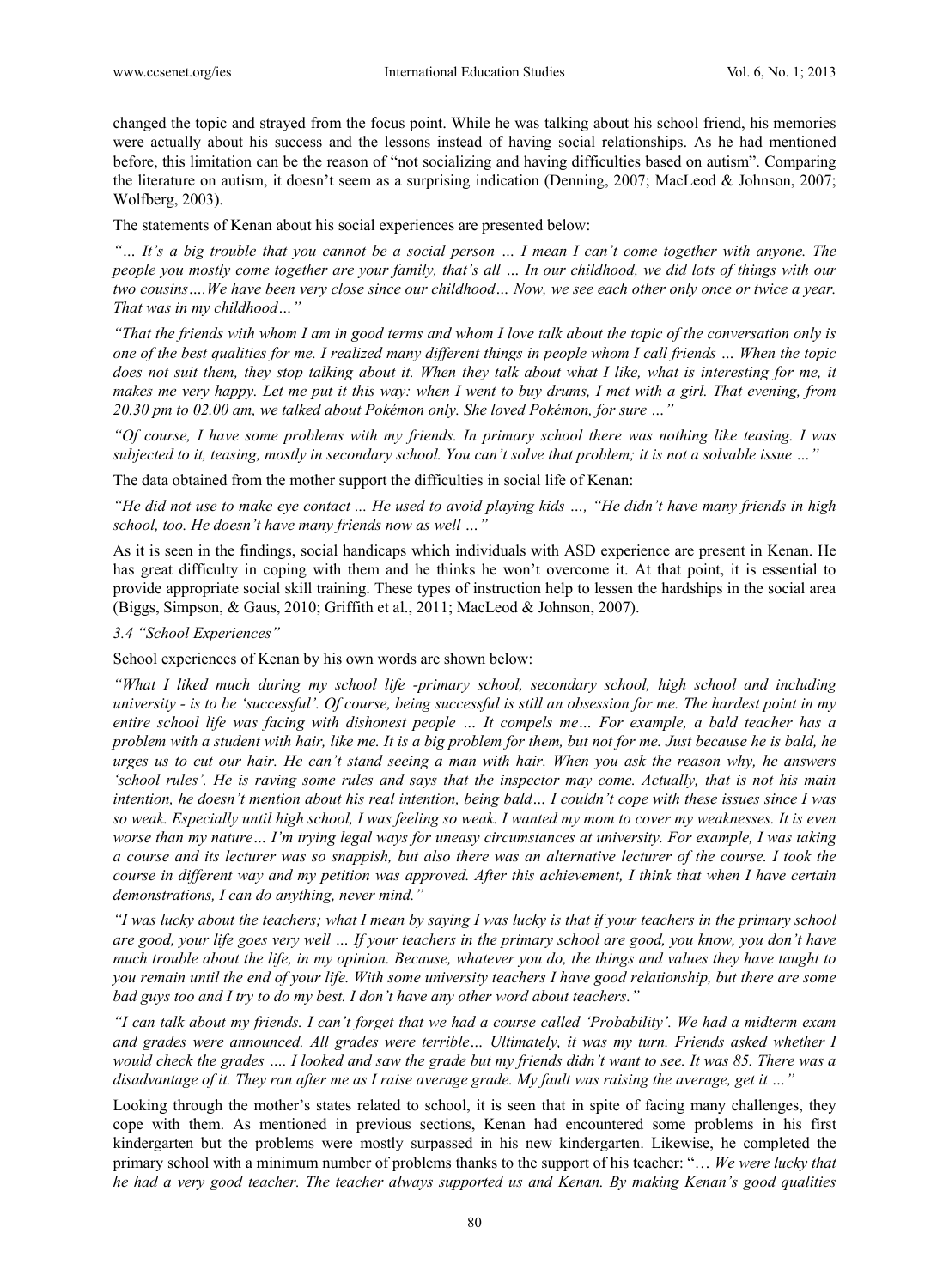*conspicuous, she gained him a place in the classroom. As she approached the kids with the compassion of a mother, she established respect and order in the classroom. When Kenan entered the class, girls were coming near him, kissing and caressing him as if he was younger. If the teacher had scorned Kenan and let other children tease him, our life would have been more problematic, I guess."*

*"… He was very successful in primary school. At the end of fifth grade, in year-end show he read poems and sang song... The teacher said 'I will keep my eyes on him, I'm sure he will be very successful' as we were leaving."* 

Kenan's mother states that after primary school, secondary school and high school period was uneasy for Kenan in terms of interactions with his friends; this period was highly focused on courses and success:

*"He started secondary school with an enthusiasm, like every child… The first year of the secondary school was very troubled; his friends were teasing him...He didn't have many friends ... He entered the university exam in the final grade of the high school. My little Kenan has grown up and is entering the university exam. Tears are flowing from my eyes.The image of his starting the school comes before my eyes ... Kenan won the university entrance exam. It is not important for me whether he won the university entrance exam or not. What is important for me is that he is able to stand on his own feet. That he finished the high school is enough for me already ..."* 

As it is seen, Kenan's school experiences and specifically the data related to school friends are very limited as in the Social Experiences section. It is noticed that Kenan's statements for his school experiences, consistent with the data gained from mother, are course and success-focused. Limitation of the school experience information can be connected with social handicaps which individuals with ASD have (Bauminger, Shulman, & Agam, 2003; Humphrey & Lewis, 2008). Moreover, it is remarkable that the findings show importance of teachers whose positive attitudes enable favorable development and school life for individuals with ASD. Therefore, it can be said that there is an important role of education environment facilities and qualified inclusive education teachers in the development of these individuals (Chowdhury, 2009; Stahmer & Ingersoll, 2004).

## *3.5 "Future Plans"*

These are the future plans of Kenan:

*"When I graduate from the university, I have some plans for the job. If I have enough money, there is a business I want to establish. Private sector is not so attractive for me. I mean, it has many disadvantages. I will take my chance in the public sector. Now, one of the biggest problems of the enterprises is the human relations. They will recruit employees and they will experience some problems concerning such employees … I mean, there is no relation between my department and providing qualified employees for the enterprises … Of course, I want to do this job because some enterprises had big troubles. The job is not so easy. A new man will come and you will try to realize the man's thoughts. But, what I am doing in my office proves that I can handle it. My experiences in the office give me courage to do it. But, of course, you shouldn't start each job which encourages you … Falling into disgrace is a high probability. After graduation, I am thinking of working in public sector. Then, after a while, I want to do another thing. I have a dream of finding qualified employees for the enterprises. After retiring I can set up my own business."* 

*"I'm concerned about everything I do. What if something goes wrong? … I always consider the worst and I want to take precaution. In engineering, you think the possibilities and take measures regarding these. It is the fundamental …. To sum up, you have a target but others joke about this. When you reach your target, no one can joke about you ... All in all, I have fears but I nearly determine my own life style. I can set a goal and achieve it. I can fight against the problems …"* 

It is seen that Kenan's future plans are focused on job. He has various objectives in relation to what kind of job he wants. It can be inferred from the statements of Kenan that he has some concerns about social interactions in job environment and attitudes toward him. It is apparent that he thinks that his objectives and confidence will provide him success. Moreover, the office where he interns prepares him for a job. The mother also thinks that the public sector rather than private sector is a better choice when Kenan graduates from the university. She defines that a routine job, like taking stock, is a perfect option for him. She emphasizes that private sector doesn't compel him as mentally, but compels him in terms of social relations, environment, unsteady working hours and rules. The mother states that she has some concerns about Kenan's finding a job and working but she also believes that he will be very successful while working with considerate people. She points out that employers should be trained by the professionals and job opportunities should be provided for individuals like her son. Taking into account the literature, it is evident that individuals with ASD have some difficulties related to job and they need ongoing support (Griffith et al., 2011; Müller et al., 2003).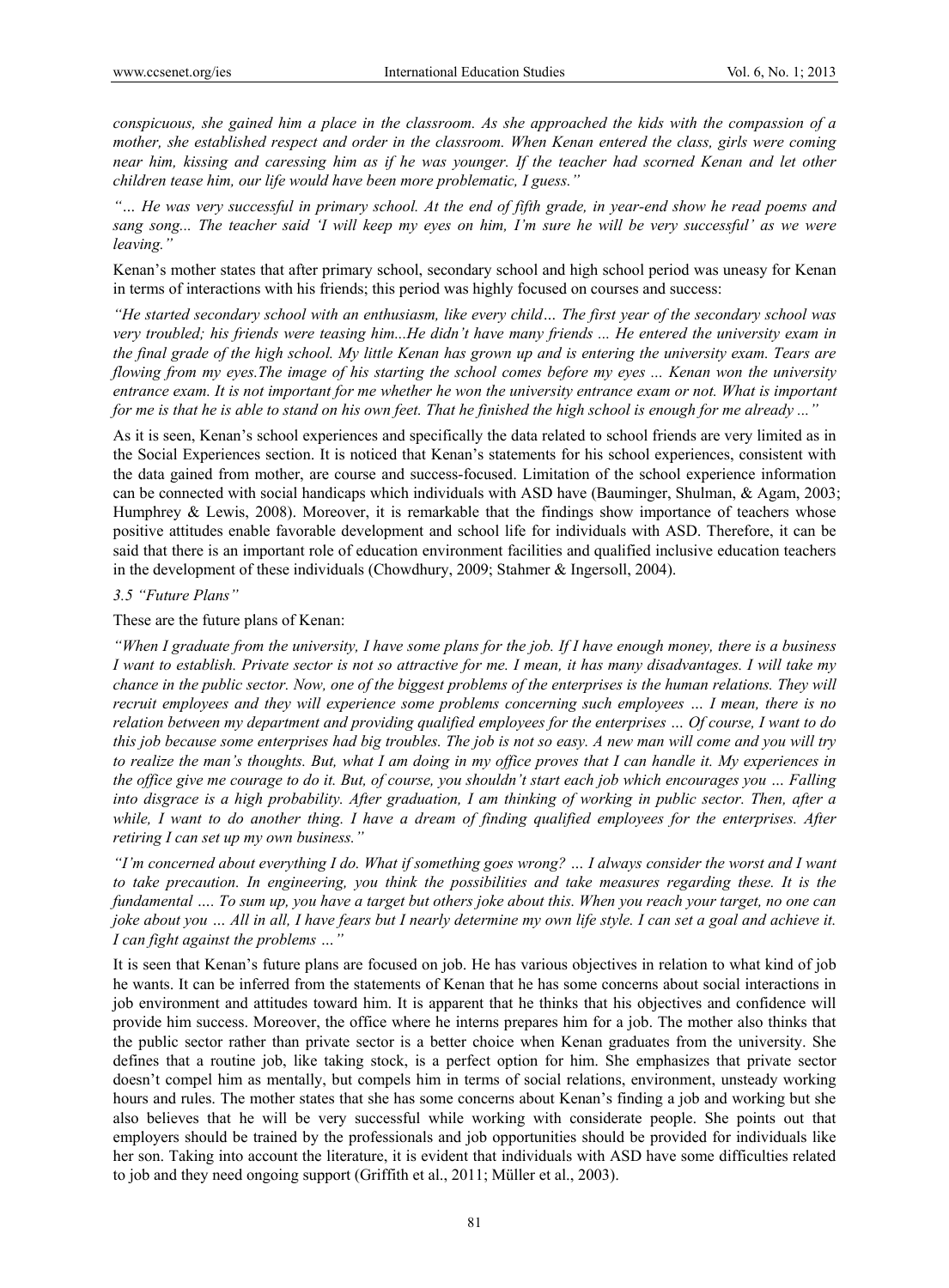#### **4. Conclusion**

This research is a qualitative study carried out through a "narrative research design" for the purpose of examining the autism from a different aspect. The data, gained from the interviews consisting autism stories of the participant and his mother, were analyzed in accordance with inductive approach.

All findings, consistent with the findings in the literature, support that Kenan has been experiencing difficulties in social-communication skills, which are some of the basic symptoms of autism (Ozonoff & Rogers, 2003). Besides these difficulties, the study presents that individuals with ASD like Kenan have many strengths which enable them to maintain an independent life. To illustrate, Kenan communicates verbally, interacts and continues his university education. The findings include the elements related to how the participant and his mother perceive the hardships of autism and their experiences in the process of struggling with these hardships. In other words, the study explains the period of finding a place in the life despite some troubles which Kenan still has had. However, examining the literature, it is seen that some of the individuals with ASD can take part in social life to a certain extent and continue their life in an independent way with appropriate education (Humphrey & Lewis, 2008). In addition, one topic that becomes prominent and draws the attention in this study is the mother becoming aware of the characteristics of her child at an early stage and her efforts after the diagnosis has been done. Kenan did not have a systematic education. The mother, who combined her creativity with counseling service support provided for her, gave education to her son any time he was awake. The fact that the mother never lost her hope, continued struggling and trained her son "without hurting mom-son relation and in an enjoyable way" may have played a positive role in the development of Kenan. It is stressed in literature that the main role of (a) family involvement, (b) educational-psychological service consisting factors that should be noticed by parents in education for their children, in development of both family and the child (Berger, 2008). It is also thought that supportive educational efforts of some teachers in kindergarten and primary school, in other words, successful inclusive practices played an important role in the optimal development of Kenan (Humphrey & Lewis, 2008; Stahmer & Ingersoll, 2004).

Autism is listened from a youngster who experienced autism and his mother in this study. It is regarded that the study is important in terms of providing a point of view from an individual who experienced autism and his closest relative. The study provides an opportunity for specialists and others related to autism to reach autism from a primary source. On the other hand, as Kenan mentioned, the study leads him to express himself to the others. The study also presents qualitative data related to young adults with high functioning autism diagnosis since numerous studies in literature focus on early ages. Even though various data collection techniques were used, obtaining information from Kenan through only interview can be seen as limitation. Therefore, in the subsequent research, spending longer time with the participants and using different data collection methods will provide more detailed information. It should be noted that making current and diverse qualitative researches, investigating the real-life experiences of individuals with ASD and their family from their own perspective, will provide significant contributions to the literature. Furthermore, it would be feasible to do similar studies with different participants in order to increase the generalizability of the findings. The researches examining a certain period of life of these individuals (e.g. adolescence period) widen the knowledge about ASD. Moreover, doing researches investigating individuals with ASD who live in different cultures provides view of ASD from different aspects. Lastly, using mixed methods research, the information about these indviduals and education offered to them would be enhanced.

It is thought that specialists and authorized people need to take required steps studying the points of (a) providing psychological counseling and evidence-based education in certain trouble areas. Especially, applying training programs particularly related to problem areas (e.g. social skills training), (b) providing service for minimizing the problems encountered in school, social and work, (c) providing educational and psychological service on some topics for families (e.g. behavior management) (d) organizing trainings to increase qualifications of educators. In conclusion, it is thought that rather than the perspectives of their own side of specialists, families and other people in society, looking from the perspectives from individuals with special need can enable more effective education.

# **Final words from the mother**

*"In what state is Kenan now? Kenan is different but he is studying at a university. He is a handsome boy; he is still avoiding eye contact. He doesn't look at the face of the people when he is talking; he averts his eyes. He is talking not in the manner of a dialogue but in the manner of a soliloquy … I love Kenan very much. Every manner of my son is beautiful, because I am a mother."*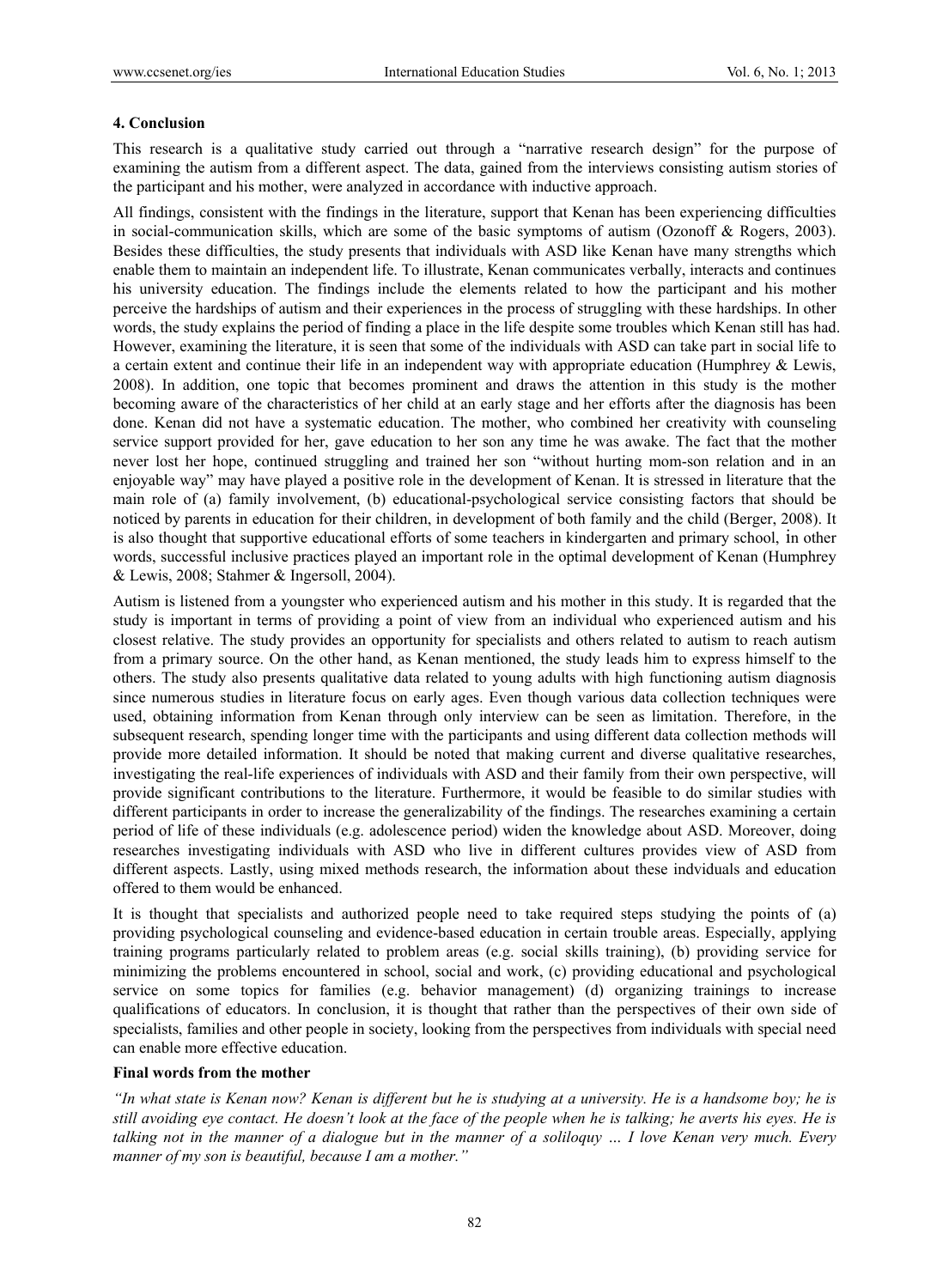#### **References**

- Allen, R., Hill, E., & Heaton, P. (2009). 'Hath charms to soothe…': An exploratory study of how high-functioning adults with ASD experience music. *Autism, 13*(1), 21-41. http://dx.doi.org/10.1177/1362361307098511
- American Psychiatric Association. (2000). *Diagnostic and statistical manual of mental disorders* (4th ed., text rev.). Washington, DC: Author.
- Bauminger, N., Shulman, C., & Agam, G. (2003). Peer interaction and loneliness in high-functioning children with autism. *Journal of Autism and Developmental Disorders, 33*(5), 489-507.
- Berger, H. E. (2008). Parents as partners in education. Families and schools working together. Upper Saddle River, NJ: Pearson Education, Inc.
- Biggs, M. J. G., Simpson, C., & Gaus, M. D. (2010). Using a team approach to address bullying of students with Asperger's syndrome in Activity-based settings children and schools. *Children & Schools, 32*(3), 135-142.
- Brantlinger, E., Jimenez, R., Klingner, J., Pugach, M., & Richardson, V. (2005). Qualitative studies in special education. *Exceptional Children, 71*(2), 195-207.
- Carrington, S., & Graham, L. (2001). Perceptions of school by two teenage boys with Asperger syndrome and their mothers: a qualitative study. *Autism, 5*(1), 37-48.
- Carrington, S., Templeton, E., & Papinczak, T. (2003). Adolescents with Asperger syndrome and perceptions of friendship. *Focus on Autism and Other Developmental Disabilities, 18*(4), 211-218.
- Chowdhury, U. (2009). Autistic Spectrum Disorders: Assessment and intervention in children and adolescents. *British Journal of Medical Practitioners*, *2*(4), 15-19.
- Creswell, W. J. (2005). *Educational research.* Upper Saddle River, N.J: Pearson.
- Denning, B. C. (2007). Social skills interventions for students with Asperger syndrome and high-functioning autism: Research findings and implications for teacher. *Beyond Behavior, 16*(3), 16-23.
- Grandin, T. (2011). *The way I see ıt, revised and ezpanded 2nd edition: A personel loook at autism and Asperger's.* Arlinton, TX: Future Horizons.
- Griffith, G. M., Totsika, V., Nash, S., & Hasting, R., P. (2011). 'I just don't fit anywhere': support experiences and future support needs of individuals with Asperger syndrome in middle adulthood. *Autism,* 1-19 http://dx.doi.org/10.1177/1362361311405223
- Howard, B., Cohn, E., & Orsmond, G., I. (2006). Understanding and negotiating friendships: Perspectives from an adolescent with Asperger syndrome. *Autism, 10*(6), 619-627. http://dx.doi.org/10.1177/1362361306068508
- Humphrey, N., & Lewis, S. (2008). 'Make me normal': The views and experiences of pupils on the autistic spectrum in mainstream secondary schools. *Autism, 12*(1), 23-46. http://dx.doi.org/10.1177/1362361307085267
- Hurlbutt, K., & Chalmers, L. (2004). Employment and adults with Asperger syndrome. *Focus on Autism and Other Developmental Disabilities, 19*(4), 215-222.
- Lovaas, O. I. (2003). *Teaching individuals with developmentay delays: Basic intervention techniques.* Austin, Texas: Pro-Ed.
- Lyman, J. A. (2008). "Qualitative Study of Male Asperger's Syndrome Students: Transition from High School to College". *Psychology Dissertations.* Paper 86. Retrieved from http://digitalcommons.pcom.edu/psychology\_dissertations/86
- MacLeod, A., & Johnston, P. (2007). Standing out and fitting in: a report on a support group for individuals with Asperger syndrome using a personel account. *British Journal of Special Education, 34*(2), 83-88. http://dx.doi.org/10.1111/i1467-8578.2007.00460.x
- Müller, E., Schuler, A., & Yates, G. B. (2008). Social challenges and supports from the perspective of individuals with Asperger syndrome and other autism spectrum disabilities. *Autism, 12*(2), 173-190. http://dx.doi.org/doi:10.1177/1362361307086664